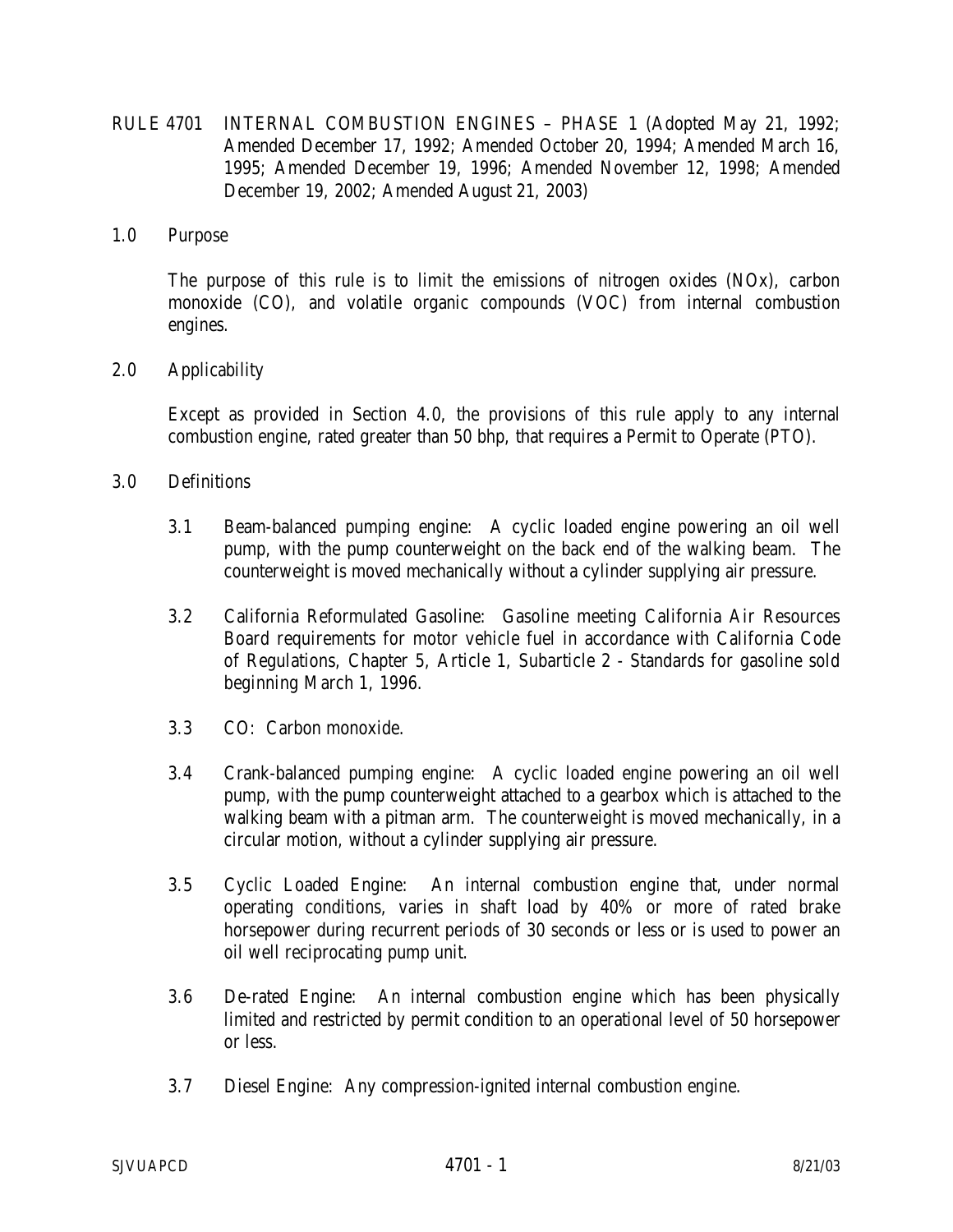- 3.8 Dual-Fuel Engine: Any internal combustion engine which is designed to burn a liquid and gaseous fuel mixture during a single operating cycle.
- 3.9 Flood: A sudden and reasonably unforeseen rising and overflowing of a body of water especially onto normally dry land.
- 3.10 Gaseous Fuel: Any fuel which is a gas at standard conditions including but not limited to natural gas, methane, ethane, propane, butane and liquefied petroleum gas (LPG).
- 3.11 Internal Combustion Engine: Any spark- or compression-ignited reciprocating engine.
- 3.12 Lean-Burn Engine: Any spark ignited internal combustion engine that is operated with an exhaust stream oxygen concentration of four (4) percent by volume, or greater prior to any exhaust stream control device.
- 3.13 Location: Any single site at a building, structure, facility, or installation.
- 3.14 Low-use Engine: Any internal combustion engine that is limited by District permit to operate no more than 1,000 hours in any one calendar year, and is equipped with a non-resettable, totalizing hour-meter. Total time shall include all operational use and operation for maintenance and testing purposes.
- 3.15 Major NOx Source: Any major source as defined in Rule 2201 (New and Modified Stationary Source Review Rule) and with a potential to emit 50 tons or more per year of NOx.
- 3.16 Military Tactical Equipment: Any transportable engine operated by the United States armed forces or National Guard which is designed specifically for military use in an off-road, dense terrain; hostile environment; or aboard military combat vessels.
- 3.17 NOx: Oxides of nitrogen, calculated as equivalent nitrogen dioxide  $(NO<sub>2</sub>)$ .
- 3.18 Public Water District: Any government agency whose primary function is the supply and/or distribution of water; the collection and disposal of storm water runoff; or the collection, treatment, and disposal of wastewater.
- 3.19 Rated Brake Horsepower: The continuous brake horsepower rating specified for the engine by the manufacturer or listed on the nameplate of the unit, unless otherwise physically limited and specified by a condition on the engine's Permit to Operate (PTO).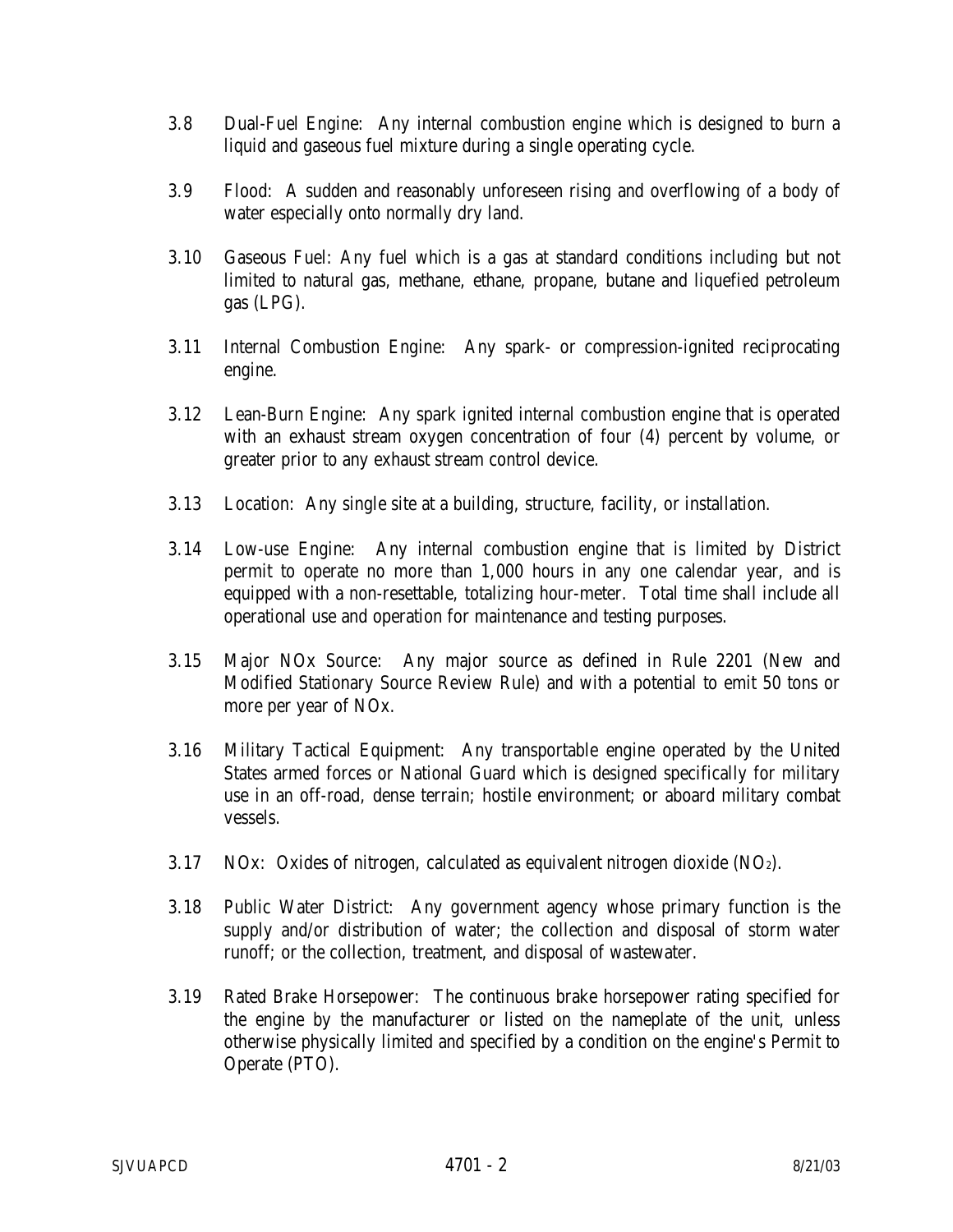- 3.20 Rich-Burn Engine: Any spark ignited internal combustion engine that is operated with an exhaust stream oxygen concentration of less than four (4) percent by volume prior to any exhaust stream control device.
- 3.21 Spark-ignited Internal Combustion Engine: A liquid or gaseous fueled engine designed to ignite its air/fuel mixture by a spark across a spark plug.
- 3.22 Standby Engine: Any internal combustion engine used exclusively for non-utility electric power generation or any other emergency engine, approved by the APCO, and limited by permit condition to operate no more than 200 hours per calendar year for non-emergency purposes and not used in conjunction with any voluntary utility demand reduction program.
- 3.23 Stationary Source: As defined in Rule 2201 (New and Modified Stationary Source Review Rule).
- 3.24 Transportable engine: Any engine designed to be and capable of being carried or moved from one location to another, and that is operated at one location for no more than 12 consecutive months. Indications of transportability include, but are not limited to, wheels, skids, carrying handles, dolly, trailer, or platform.
	- 3.24.1 Any transportable engine that replaces a transportable engine at a location will be included in calculating the consecutive time if it performs the same function as the engine being replaced. In that case, the cumulative time of both engines, including the time between the removal of the original unit and installation of the replacement unit, would be counted towards the consecutive time period.
	- 3.24.2 A replacement engine is not transportable if it performs the same function as the replaced engine and remains at the location for more than 12 consecutive months.
	- 3.24.3 An engine is not transportable if it remains or will remain at a location for less than 12 consecutive months where such a period represents the length of normal annual source operations of the stationary source.
	- 3.24.4 An engine is not transportable if it is removed from one location for a period and then returned to the same location in an attempt to circumvent the residence time requirement.
	- 3.24.5 The period during which an engine is maintained at a storage facility shall be excluded from the time used to determine the resident time requirement.
- 3.25 VOC: Volatile organic compounds, as defined in Rule 1020 (Definitions).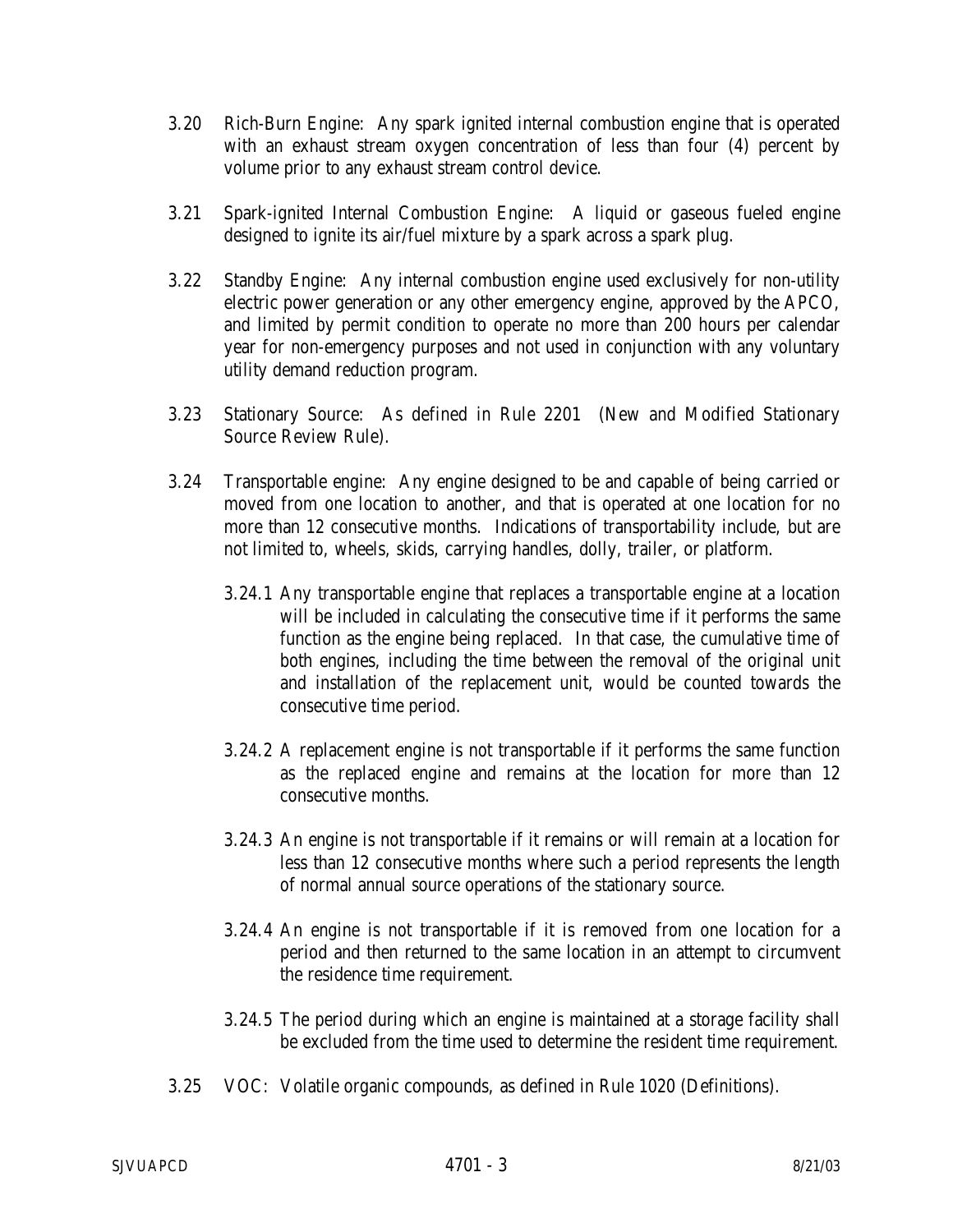- 3.26 Waste Derived Gaseous Fuel: Any gaseous fuel that was generated from the biodegradation of solid or liquid waste including, but not limited to, sewage sludge digester gas, and landfill gas.
- 3.27 Westside: For the purposes of this rule, this phrase refers to any facility which is physically located west of Interstate Highway 5 in Fresno, Kern, or Kings County and any facility designated as west of Interstate Highway 5 in the photochemical modeling submitted for the State Implementation Plan.

## 4.0 Exemptions

- 4.1 The provisions of this rule do not apply to engines in agricultural operations in the growing of crops or raising of fowl or animals.
- 4.2 Except for the administrative requirements of Sections 6.1, 6.2.2, and 6.2.3, the provisions of this rule shall not apply to:
	- 4.2.1 Standby engines.
	- 4.2.2 Engines used exclusively for fire fighting services and flood control.
	- 4.2.3 Laboratory engines used in research and testing or for the advancement of engine performance.
	- 4.2.4 Any engine registered as a portable emissions unit under Rule 2280 (Portable Equipment Registration) or the Statewide Portable Equipment Registration Program pursuant to Sections 2450-2465, Article 5, Title 13, California Code of Regulations.
	- 4.2.5 Engines using other fuels during natural gas curtailment that are normally fired with natural gas fuel. This exemption is limited to periods of natural gas curtailment or maintenance testing on the ancillary fuel and is limited to 336 cumulative hours of operation on the ancillary fuel per calendar year. These engines are not exempt from compliance when fired on natural gas.
	- 4.2.6 Military Tactical Equipment.
	- 4.2.7 Transportable engines.
- 4.3 Except for the administrative requirements of Sections 6.1, 6.2.2, and 6.2.3, the provisions of this rule shall not apply to a low-use engine not subject to the Reasonably Available Control Technology (RACT) requirements of Section 5.2.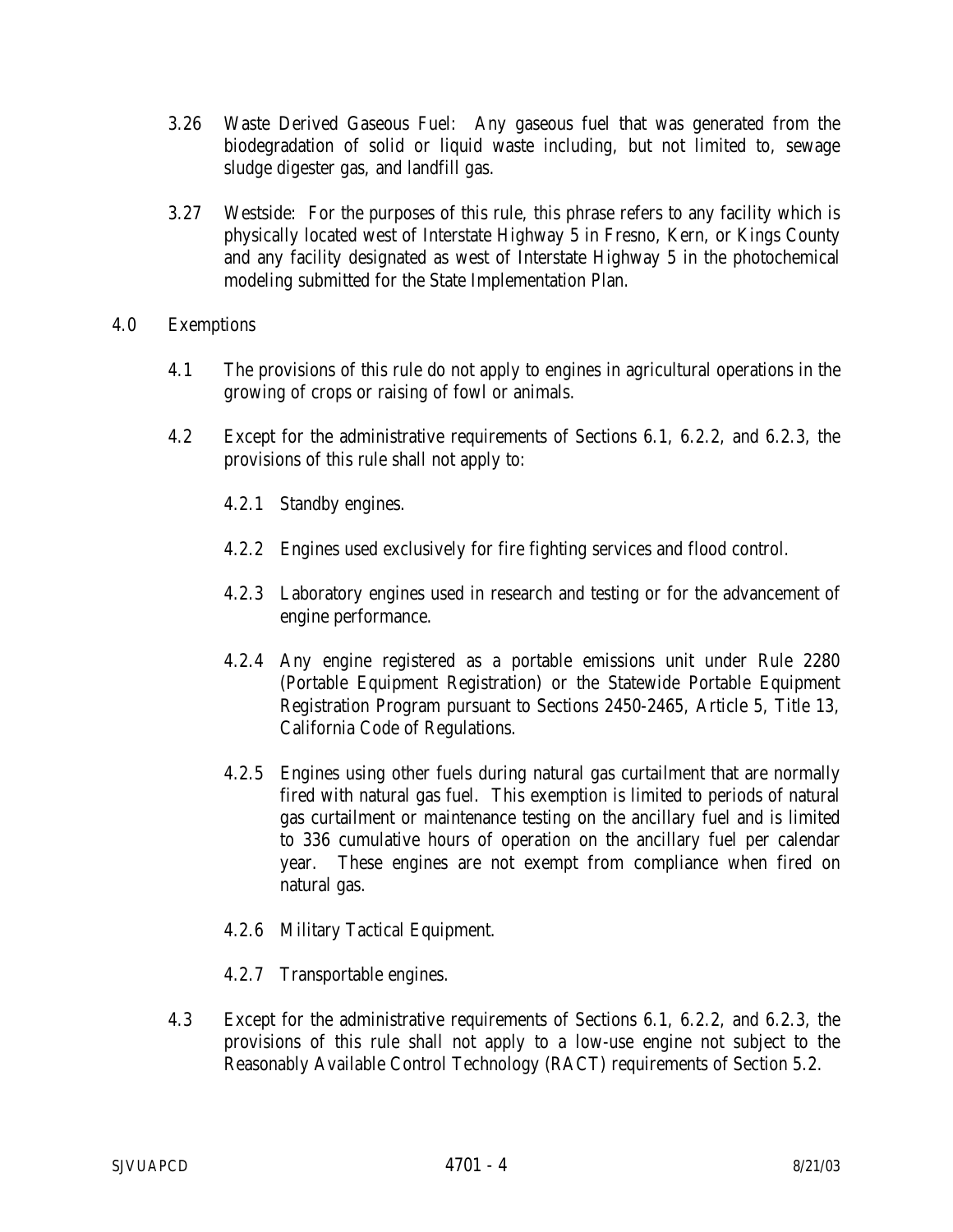- 4.4 The requirements of this rule shall not apply to any de-rated engine, provided the de-rating occurred before December 31, 1995.
- 4.5 The requirements of Section 5.1.3 shall not apply to any engine which is or will be de-rated before the applicable compliance date.

# 5.0 Requirements

5.1 The owner of an internal combustion engine shall not operate it under load in such a manner that results in emissions exceeding the applicable emission limit table, according to the compliance schedules listed in Section 7.0:

| <b>Engine Type</b> | <b>NOx</b>        | CΩ          |
|--------------------|-------------------|-------------|
| Rich-Burn          | $9.5$ g/bhp-hr or | $2000$ ppmv |
|                    | 640 ppmv          |             |
| 2. Lean-Burn       | 10.1 g/bhp-hr or  | $2000$ ppmv |
|                    | 740 ppmv          |             |
| 3. Diesel          | $9.6$ g/bhp-hr or | $2000$ ppmv |
|                    | 700 ppmv          |             |

5.1.1 Table 1 Engine Emission Levels (corrected to 15% oxygen on a dry basis)

5.1.2 Table 2 Engine Emission Levels (corrected to 15% oxygen on a dry basis)

| <b>Engine Type</b>                                      | NOx                              | -71         |
|---------------------------------------------------------|----------------------------------|-------------|
| 1. Rich Burn                                            |                                  |             |
| a. Beam-balanced or<br>crank-balanced<br>pumping engine | $300$ ppm $v$                    | $2000$ ppmv |
| b. Other rich burn                                      | $90$ ppmy or $80\%$<br>reduction | $2000$ ppmv |
| 2. Lean-Burn                                            | 150 ppmy or 70%<br>reduction     | $2000$ ppmv |
| 3. Diesel                                               | 600 ppmy or 20%<br>reduction     | $2000$ ppmv |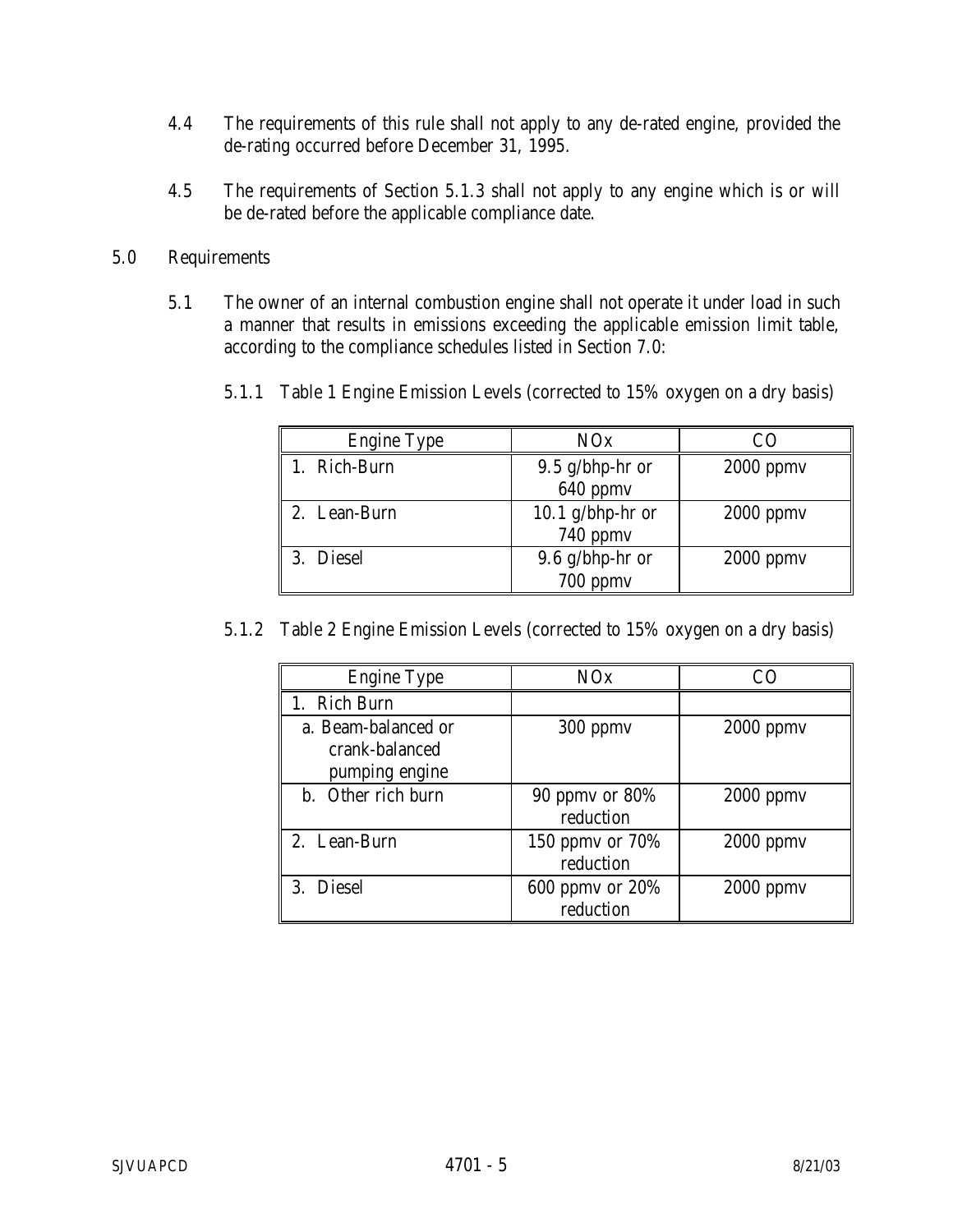| <b>Engine Type</b>                                 | NOx                                        | CO   | <b>VOC</b> |  |  |
|----------------------------------------------------|--------------------------------------------|------|------------|--|--|
| 1. Waste Derived                                   | 125 ppmy or $80\%$                         | 2000 | 750        |  |  |
| <b>Gaseous Fuel.</b>                               | reduction                                  | ppmy | ppmy       |  |  |
|                                                    | 2. Engines owned by public water districts |      |            |  |  |
| a. Rich-Burn                                       | 2000<br>90 ppmy or $80\%$                  |      |            |  |  |
|                                                    | reduction                                  | ppmv |            |  |  |
| b. Lean-Burn                                       | 150 ppmy or 70%                            | 2000 |            |  |  |
|                                                    | reduction                                  | ppmv |            |  |  |
| c. Diesel or dual-fuel                             | 600 ppmy or 20%                            | 2000 |            |  |  |
|                                                    | reduction                                  | ppmy |            |  |  |
| 3. Engines not listed in categories 1 and 2, above |                                            |      |            |  |  |
| a. Rich Burn                                       |                                            |      |            |  |  |
| i. Beam-balanced or                                |                                            | 2000 |            |  |  |
| crank-balanced                                     | 300 ppmv                                   | ppmy |            |  |  |
| pumping engine                                     |                                            |      |            |  |  |
| ii. Other rich burn                                | 50 ppmv or 90%                             | 2000 | 250        |  |  |
|                                                    | reduction                                  | ppmy | ppmv       |  |  |
| b. Lean Burn                                       | 75 ppmy or 85%                             | 2000 | 750        |  |  |
|                                                    | reduction                                  | ppmv | ppmy       |  |  |
| c. Diesel or dual-fuel                             | 80 ppmy or 90%                             | 2000 | 750        |  |  |
|                                                    | reduction                                  | ppmy | ppmv       |  |  |

5.1.3 Table 3 Engine Emission Levels (corrected to 15% oxygen on a dry basis)

- 5.1.4 All continuous emission monitoring systems (CEMS) emissions measurements shall be averaged over a period of 15 consecutive minutes. Any 15-consecutive-minute block average CEMS measurement exceeding the applicable emission limits of this rule shall constitute a violation of this rule.
- 5.1.5 Percent emission reductions, if used to comply with the emission limits of Section 5.1, shall be calculated as follows:
	- 5.1.5.1 For engines with external control devices that are not operated in combination with a second emission control device or technique, percent reduction shall be calculated using emission samples taken at the inlet and outlet of the control device.
	- 5.1.5.2 For engines without external control devices and for engines with an external control device in combination with a second emission control device or technique, percent reduction shall be based on source test results for the uncontrolled engine and the engine after the control device or technique has been employed. In this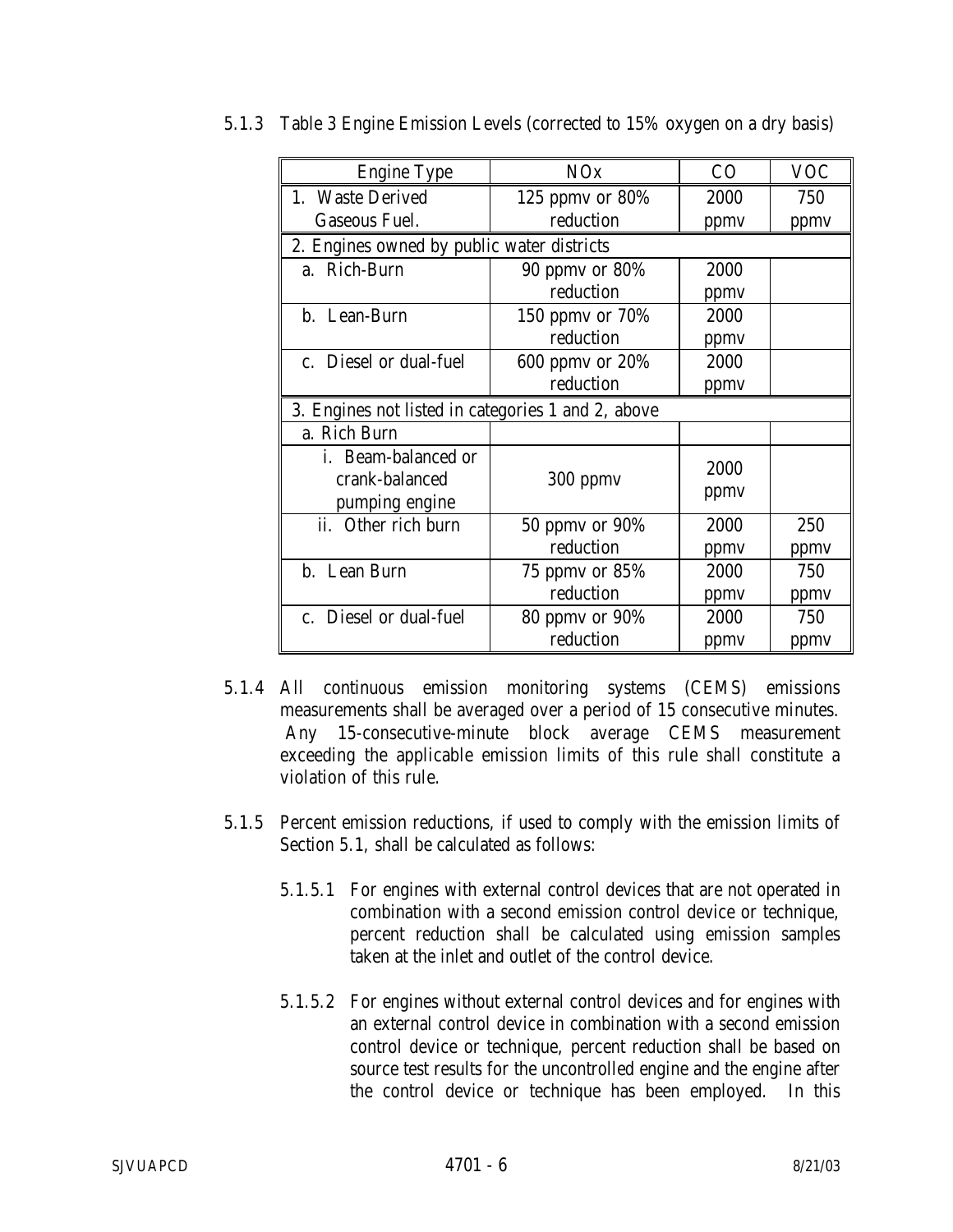situation, the engine's typical operating parameters, loading, and duty cycle shall be documented and repeated at each successive post-control source test to ensure that the engine is meeting the percent reduction limit. When representative source sampling prior to the application of an emissions control technology or technique is not available, the APCO may approve the use of manufacturer's uncontrolled emissions information or source sampling from a similar, uncontrolled engine.

- 5.1.6 The owner of an internal combustion engine with an external emission control device that uses percent emission reduction to comply with the emission limits of Section 5.1 shall provide an accessible inlet and outlet on the external control device for taking emission samples and as approved by the APCO.
- 5.1.7 Owners choosing to comply with a grams/bhp-hr emission limit shall also demonstrate the rated horsepower at the source tested power level using the test method specified in Section 6.4.
- 5.1.8 California Reformulated Gasoline shall be used as the fuel for all gasolinefired, spark-ignited engines.
- 5.2 Low-use engines:
	- 5.2.1 The owner of the following low-use engines shall not operate such engines under load in a manner that results in emissions exceeding the applicable limits of Section 5.1.1 and 5.1.2, according to the compliance schedules listed in Section 7.3.1 and 7.3.2:
		- 5.2.1.1 Natural gas fired, low-use engines in the Central and Western Kern County Fields.
		- 5.2.1.2 Low-use engines operated at a major NOx source outside the Westside area.
	- 5.2.2 Compliance with Section 5.1.3 is not required for low-use engines.
- 5.3 In lieu of compliance with the emission limits of Sections 5.1 and 5.2, an owner of any internal combustion engine may elect to permanently remove it from service. NOx emission reductions achieved by removal of an engine in lieu of compliance with the emission requirements of Sections 5.1.1 or 5.1.2 shall not be available for emission reduction credit (ERC).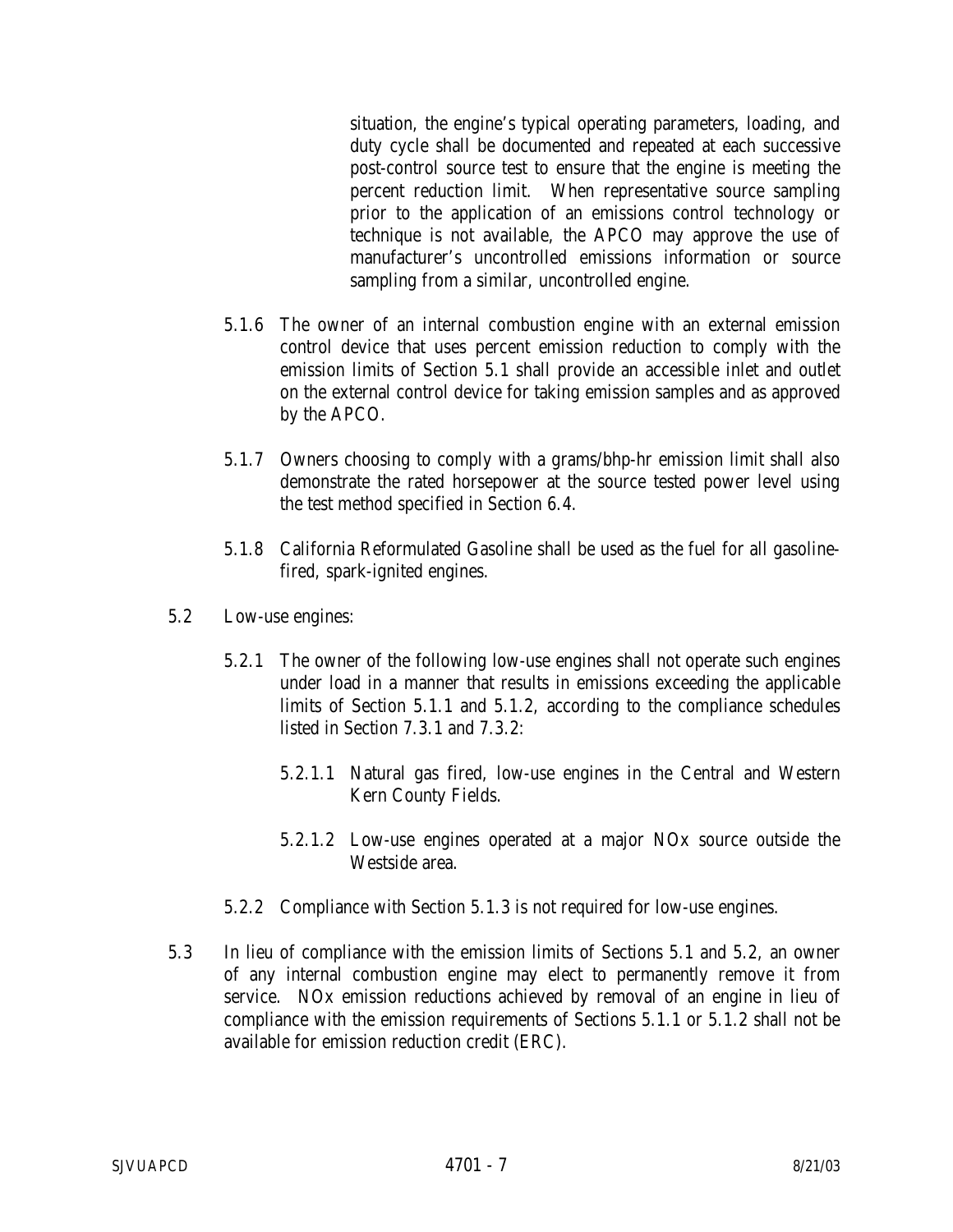## 5.4 Monitoring Equipment

The owner of any engine subject to the provisions of this rule shall:

- 5.4.1 For engines with external control devices, either install and maintain continuous emissions monitoring equipment for NOx, CO, and oxygen, as identified in Rule 1080 (Stack Monitoring), or install and maintain APCOapproved alternate monitoring consisting of one or more of the following:
	- 5.4.1.1 periodic NOx and CO emission concentrations,
	- 5.4.1.2 engine exhaust oxygen concentration,
	- 5.4.1.3 air-to-fuel ratio,
	- 5.4.1.4 flow rate of reducing agents added to engine exhaust,
	- 5.4.1.5 catalyst inlet and exhaust temperature,
	- 5.4.1.6 catalyst inlet and exhaust oxygen concentration,
	- 5.4.1.7 other operational characteristics.
- 5.4.2 For engines without external control devices, monitor operational characteristics recommended by the engine manufacturer or emission control system supplier, and approved by the APCO.
- 5.4.3 Effective on and after November 21, 2003, use a portable NOx analyzer to take NOx emission readings to verify compliance with the emission limits or percent control specified in Section 5.1 during each calendar quarter in which a source test is not performed. All emission readings shall be taken with the engine operating either at conditions representative of normal operations or conditions specified in the permitto-operate. The analyzer shall be calibrated, maintained, and operated in accordance with the manufacturer's specifications and recommendations or a protocol approved by the APCO. NOx emission readings taken pursuant to this section shall be averaged over a 15 consecutive-minute period by either taking a cumulative 15 consecutive-minute sample reading or by taking at least five (5) readings, evenly spaced out over the 15 consecutive-minute period.
- 5.4.4 An APCO approved CEMS shall comply with the requirements of 40 Code of Federal Regulations (CFR) Part 51, 40 CFR Parts 60.7 and 60.13 (except subsection h), 40 CFR Appendix B (Performance Specifications), 40 CFR Appendix F (Quality Assurance Procedures), and applicable provisions of Rule 1080 (Stack Monitoring).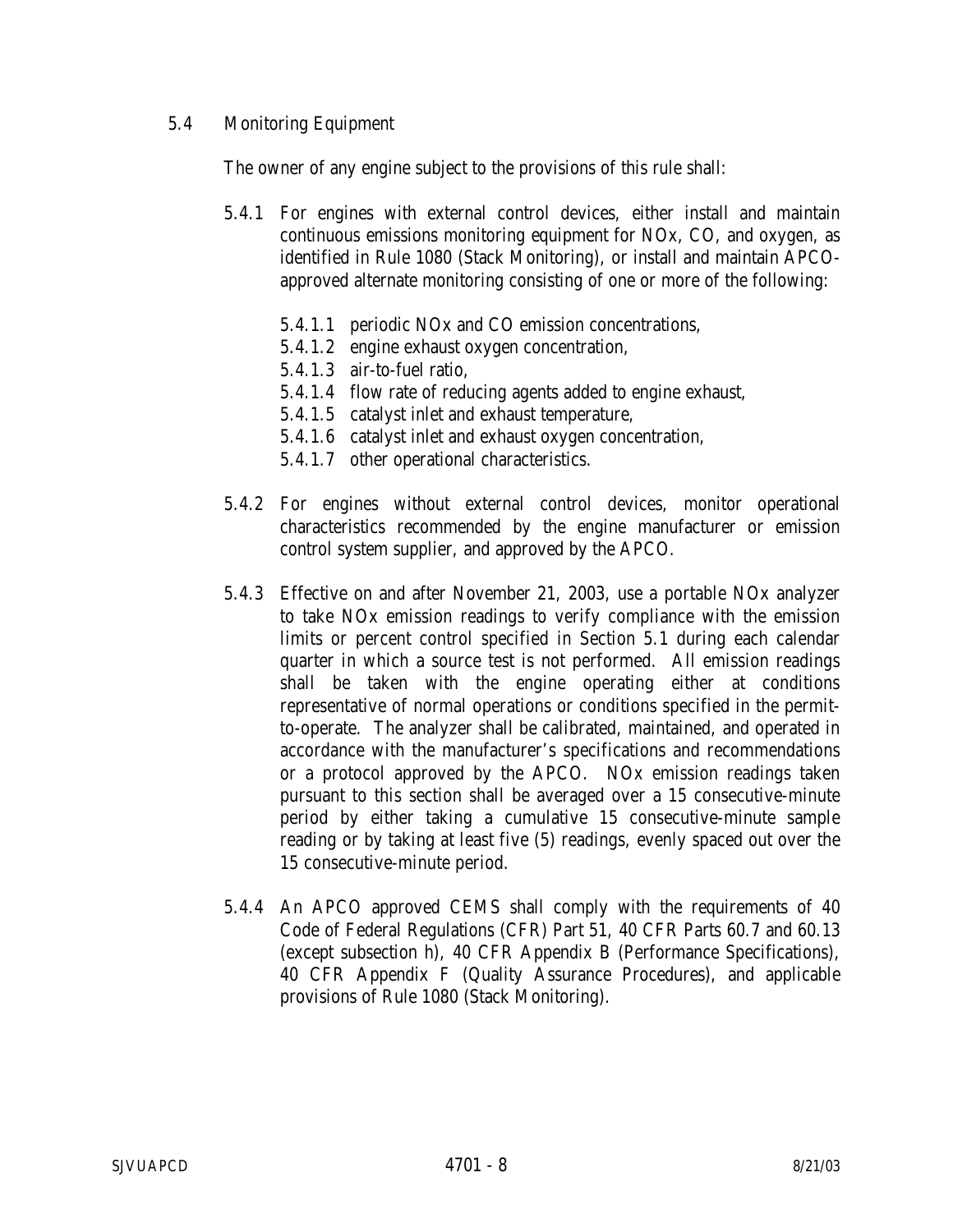#### 6.0 Administrative Requirements

#### 6.1 Emission Control Plan

The owner of any engine subject to the provisions of this rule shall submit to the APCO an emissions control plan of all actions to be taken to satisfy the emission requirements of Section 5.1 and the compliance schedule of Section 7.0.

- 6.1.1 Such plan shall contain a list with the following for each permitted engine:
	- 6.1.1.1 Permit to Operate number
	- 6.1.1.2 engine manufacturer
	- 6.1.1.3 model designation
	- 6.1.1.4 rated brake horsepower
	- 6.1.1.5 type of fuel and type of ignition
	- 6.1.1.6 combustion type: rich-burn or lean-burn
- 6.1.2 Such plan shall identify the type of emission control device or technique to be applied to each engine and a construction/removal schedule, or shall provide support documentation sufficient to demonstrate that the engine is in compliance with the emission requirements of this rule.
- 6.1.3 The plan shall include support documentation for any exempt engine, pursuant to Section 6.2.2, and a letter of intent for any engine being permanently removed from service, pursuant to Section 7.5.

#### 6.2 Recordkeeping

- 6.2.1 The owner of any engine subject to the provisions of this rule shall maintain an engine operating log with information necessary to demonstrate compliance with this rule. The engine operating log shall include, on a monthly basis, the following information:
	- 6.2.1.1 Total hours of operation,
	- 6.2.1.2 The type and quantity (cubic feet of gas or gallons of liquid) of fuel used,
	- 6.2.1.3 Maintenance or modifications performed,
	- 6.2.1.4 Monitoring data,
	- 6.2.1.5 Compliance source test results, and
	- 6.2.1.6 Any other information necessary to demonstrate compliance with this rule.
- 6.2.2 An owner claiming an exemption under Sections 4.2 or 4.3 shall maintain annual operating records. This information shall be submitted to the APCO upon request and at the end of each calendar year in a manner and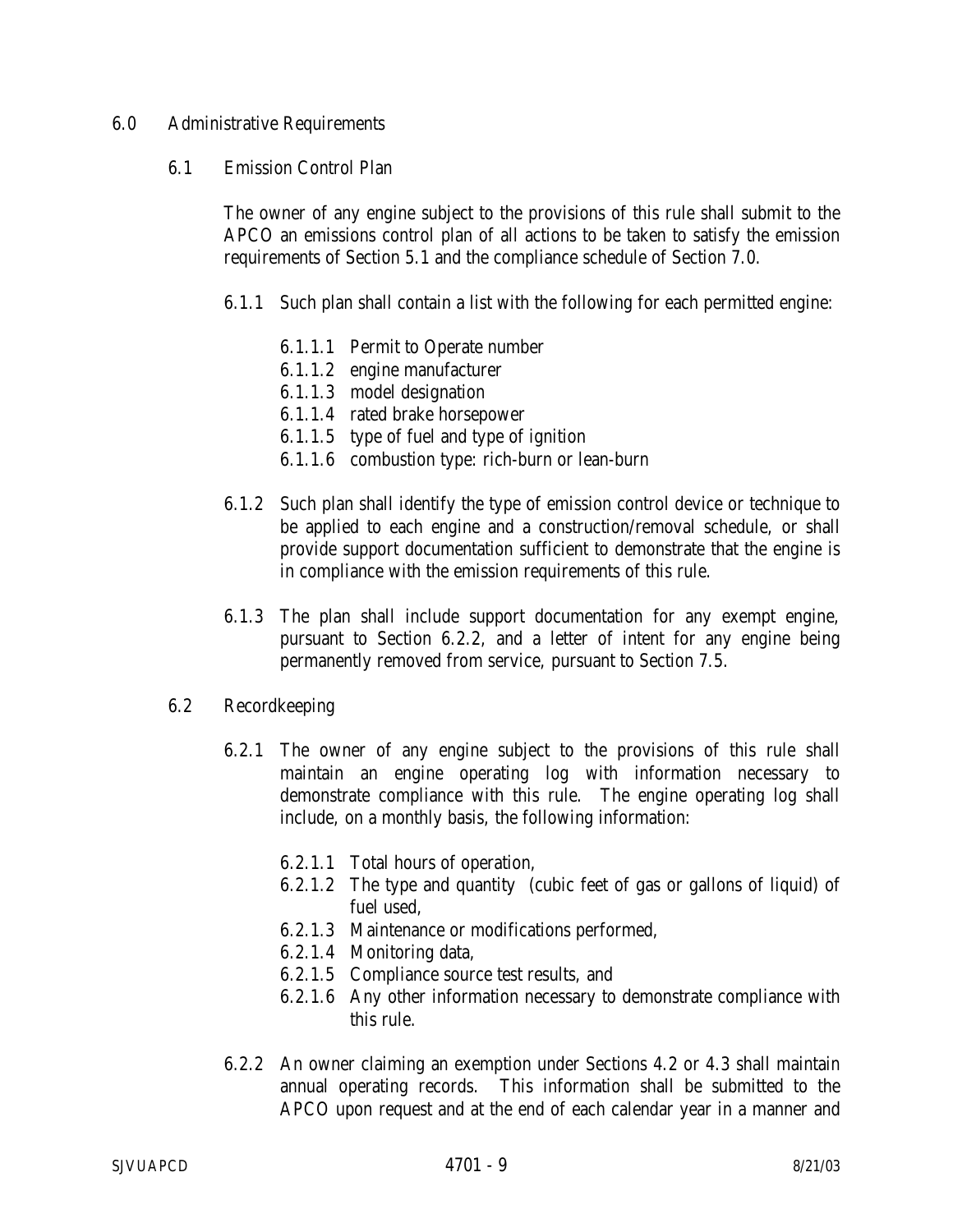form approved by the APCO. The records shall include, but are not limited to, the following:

- 6.2.2.1 Total hours of operation,
- 6.2.2.2 The type and quantity (cubic feet of gas or gallons of liquid) of fuel used,
- 6.2.2.3 The purpose for operating the engine,
- 6.2.2.4 For standby engines, all hours of non-emergency and emergency operation shall be reported, and
- 6.2.2.5 Other support documentation necessary to demonstrate a claim to the exemption.
- 6.2.3 Information kept pursuant to Section 6.2.1 or Section 6.2.2 shall be retained for a period of at least five years, shall be readily available, and be made available to the APCO upon request.

#### 6.3 Compliance Testing

The owner of any engine subject to the emission limits in Section 5.0, shall:

- 6.3.1 Demonstrate compliance with applicable limits by the date specified in Section 7.3 and at least once every 24 months thereafter, in accordance with the test methods in Section 6.4.
- 6.3.2 Conduct emissions source testing with the engine operating either at conditions representative of normal operations or conditions specified in the permit-to-operate. For emissions source testing performed pursuant to Section 6.3.1 for the purpose of determining compliance with an applicable standard or numerical limitation, the arithmetic average of three (3) 30-consecutive-minute test runs shall apply. If two (2) of three (3) runs are above an applicable limit, the test cannot be used to demonstrate compliance with an applicable limit. VOC shall be reported as methane. VOC, NOx, and CO concentrations shall be reported in ppmv, corrected to 15 percent oxygen. For engines that comply with a percent reduction in Table 2 or Table 3, the percent reduction of NOx emissions shall also be reported.
- 6.3.3 In addition to other information, the source test protocol shall describe which critical parameters will be measured and how the appropriate range for these parameters shall be established.
- 6.3.4 The owner of an engine which has been part of a representative test group for the 24 months prior to August 21, 2003, and has not demonstrated compliance with applicable limits in accordance with the test methods in Section 6.4 within 24 months prior to August 21, 2003, shall, effective on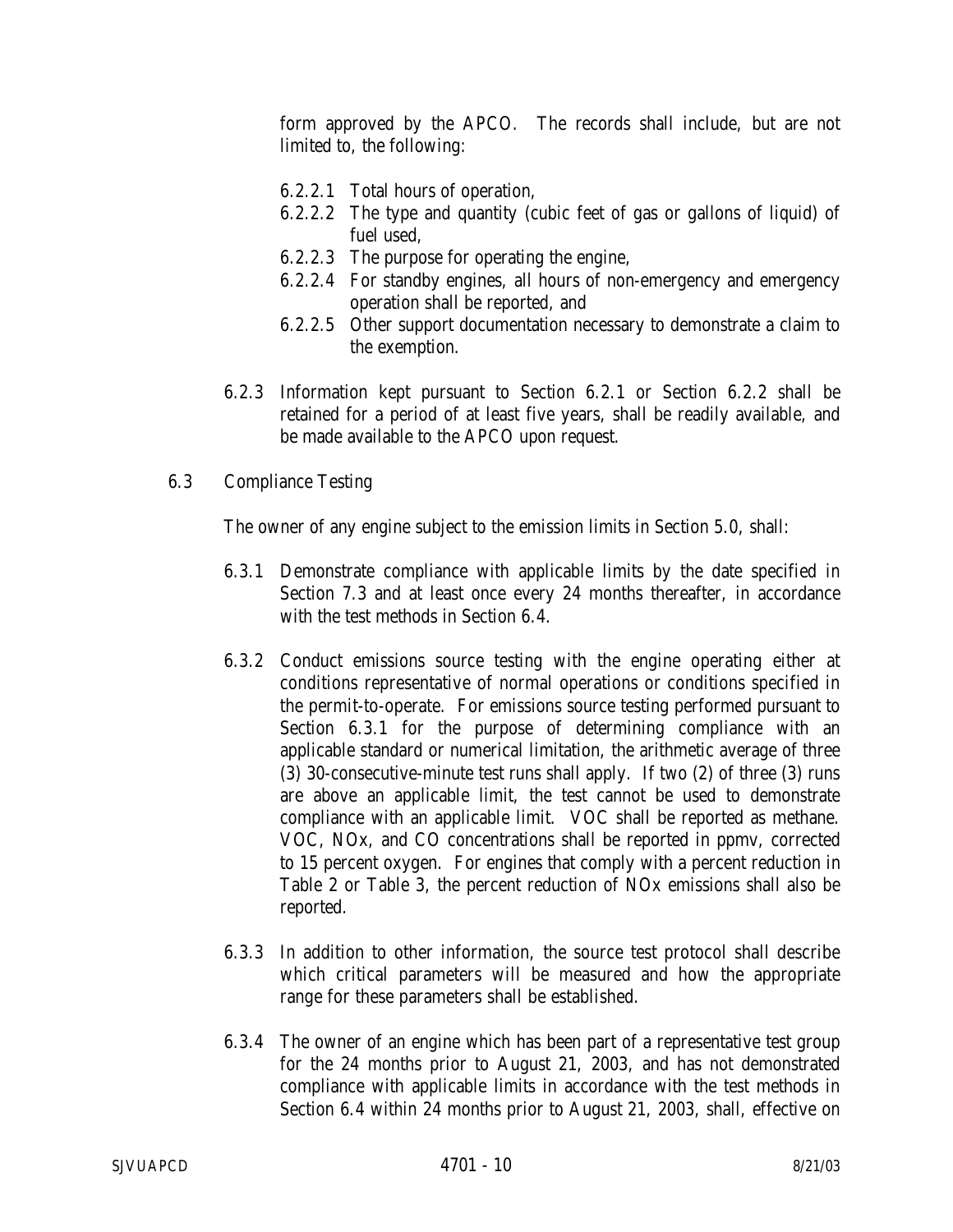and after August 21, 2003, demonstrate compliance with applicable limits in accordance with the test methods in Section 6.4. Such compliance shall be demonstrated within 6 months after August 21, 2003. Thereafter, such engine shall demonstrate compliance pursuant to the requirements of Section 6.3.1.

6.4 Test Methods

Compliance with the requirements of Section 5.0 shall be determined in accordance with the following test procedures or any other method approved by EPA and the APCO:

- 6.4.1 Oxides of nitrogen- EPA Method 7E, or ARB Method 100.
- 6.4.2 Carbon monoxide EPA Method 10, or ARB Method 100.
- 6.4.3 Stack gas oxygen EPA Method 3 or 3A, or ARB Method 100.
- 6.4.4 Volatile organic compounds EPA Method 25A or 25B, or ARB Method 100.
- 6.4.5 Operating horsepower determination any method approved by the APCO and EPA.
- 7.0 Compliance Schedules
	- 7.1 By December 19, 1997 owners of engines subject to Section 5.1.3 shall submit to the APCO an emission control plan pursuant to Section 6.1.
	- 7.2 Owners of engines subject to Section 5.1.3 shall submit a complete application for an ATC for each engine to be modified by December 19, 1997 or at least 24 months before compliance with Section 5.1.3 is required as indicated in Section 7.3, whichever is later.
	- 7.3 Owners shall not operate any engine unless the owner demonstrates and maintains the engine in compliance with the applicable emissions limit by the indicated dates: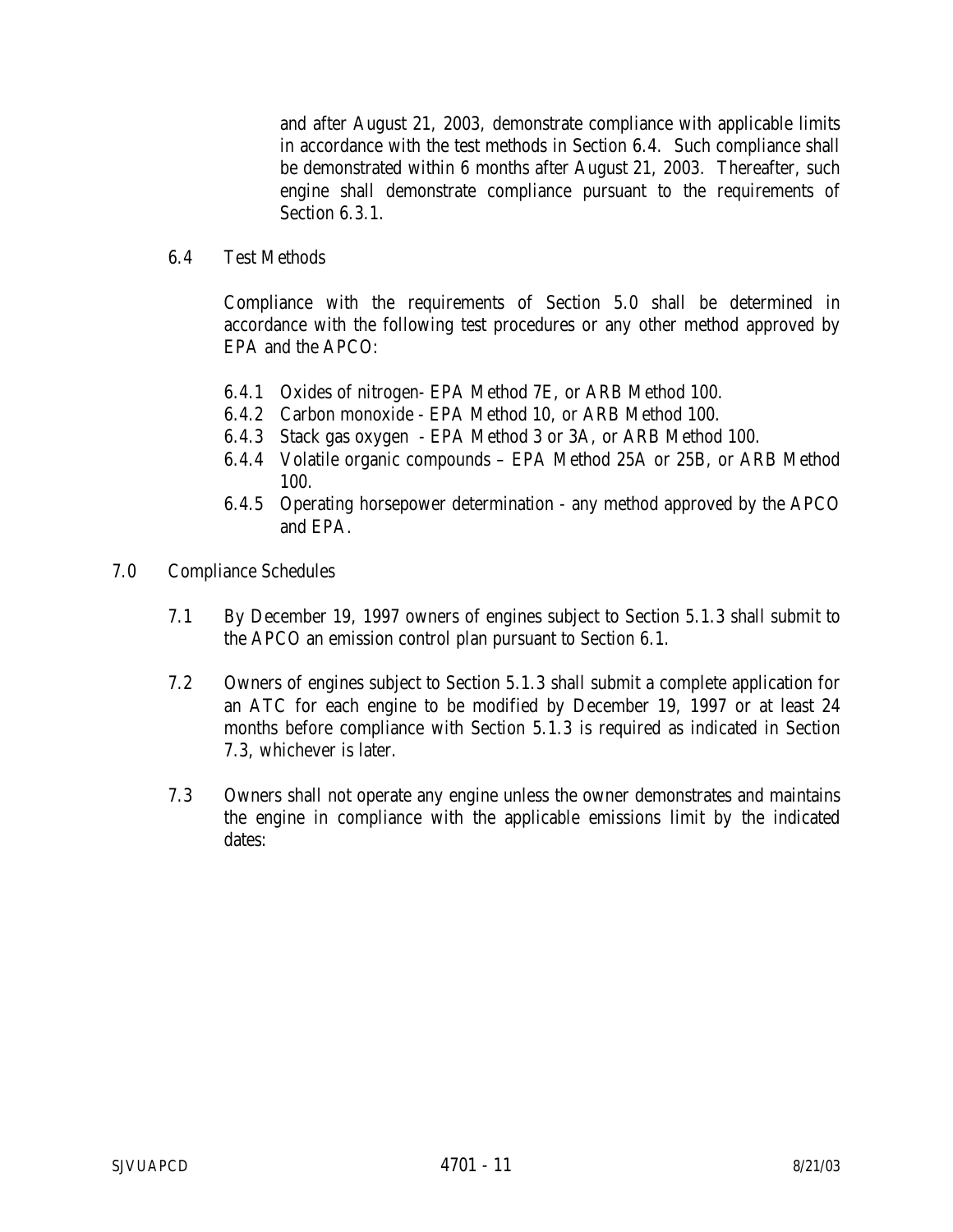|                        | Section 5.1.1       | Section 5.1.2 | Section 5.1.3 |
|------------------------|---------------------|---------------|---------------|
| <b>Engine Location</b> | (Table 1)           | (Table 2)     | (Table 3)     |
|                        | Compliance          | Compliance    | Compliance    |
| 1. Central Kern County | Not Required        | 12/31/95      | 5/31/99       |
| Fields                 |                     |               |               |
| 2. Western Kern        | <b>Not Required</b> | 12/31/95      | 5/31/01       |
| <b>County Fields</b>   |                     |               |               |

7.3.1 Emission Limit Compliance Schedule for non-cyclic loaded natural gas fired engines in the Central and Western Kern County Fields:

- 7.3.2 Emission Limit Compliance Schedule for the following engines, but excluding engines identified in Section 7.3.1:
	- 7.3.2.1 liquid-fueled and LPG engines operating on those fuels on October 20, 1994 in Central and Western Kern County Fields at a major NOx source;
	- 7.3.2.2 cyclic loaded, natural gas fired engines in the Central and Western Kern County Fields;
	- 7.3.2.3 other engines operated at a major NOx source not located in the Westside area.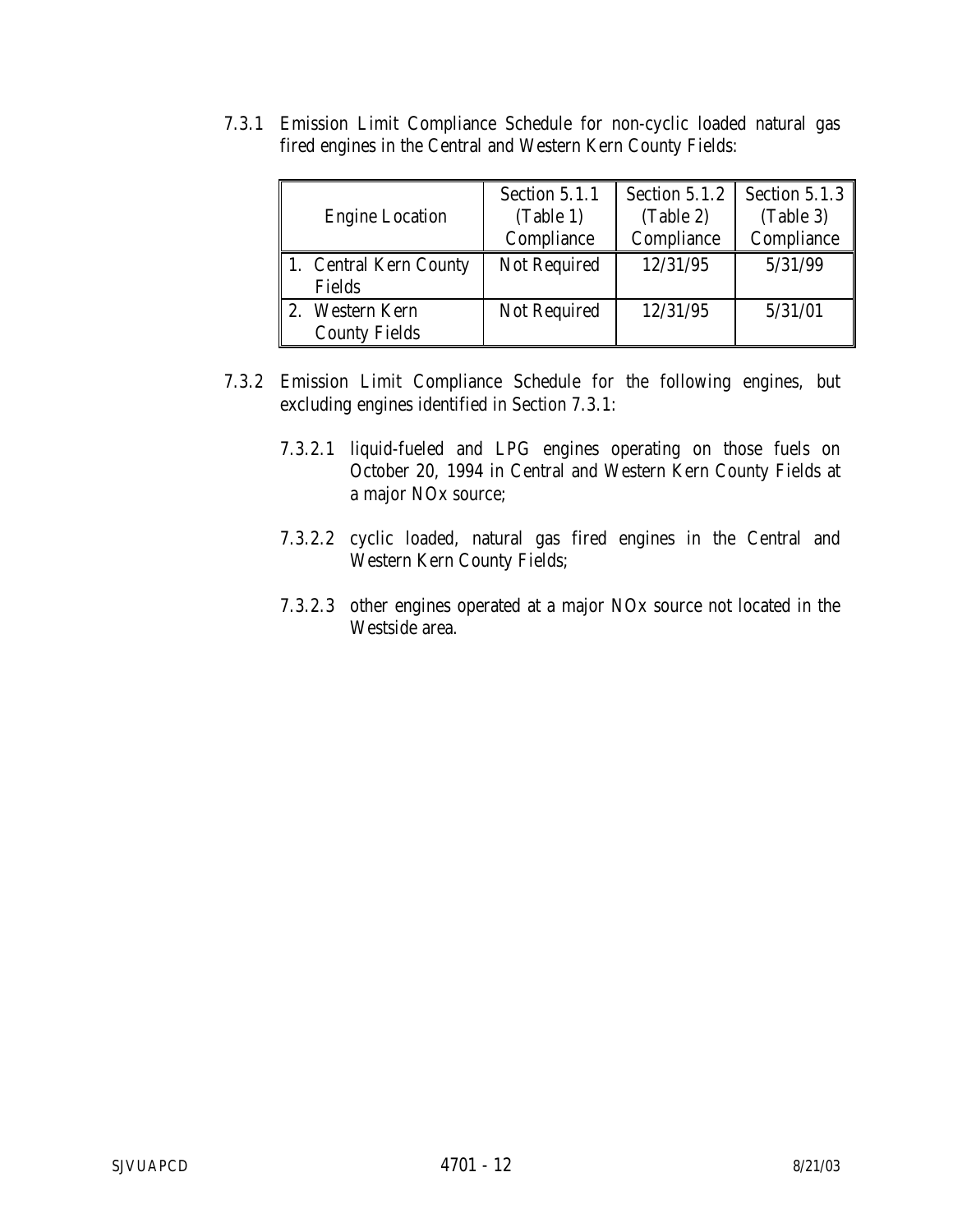|                                                                                 | Section 5.1.1       | Section 5.1.2 | Section 5.1.3 |
|---------------------------------------------------------------------------------|---------------------|---------------|---------------|
| <b>Engine Location or Type</b>                                                  | (Table 1)           | (Table 2)     | (Table 3)     |
|                                                                                 | Compliance          | Compliance    | Compliance    |
| 1. Public Water District                                                        | Not Required        | Not Required  | 5/31/99       |
| <b>Engines</b>                                                                  |                     |               |               |
| 2. Rich-burn, beam-balanced or crank-balanced, pumping engines shall            |                     |               |               |
| comply with either:                                                             |                     |               |               |
| a. Early RACT                                                                   | 5/31/95             | Not Required  | 12/31/97      |
| Compliance                                                                      |                     |               |               |
| b. Delayed RACT                                                                 | Not Required        | 5/31/97       | Not Required  |
| Compliance                                                                      |                     |               |               |
| Engines in Western Kern County Fields, not identified in category 2,<br>3.      |                     |               |               |
| shall comply with either:                                                       |                     |               |               |
| a. Early RACT                                                                   | 5/31/95             | Not Required  | 5/31/01       |
| Compliance                                                                      |                     |               |               |
| b. Delayed RACT                                                                 | <b>Not Required</b> | 5/31/97       | 5/31/01       |
| Compliance                                                                      |                     |               |               |
| Engines not identified in categories 1, 2, or 3 shall comply with either:<br>4. |                     |               |               |
| a. Early RACT                                                                   | 5/31/95             | Not Required  | 5/31/99       |
| Compliance                                                                      |                     |               |               |
| b. Delayed RACT                                                                 | <b>Not Required</b> | 5/31/97       | 5/31/99       |
| Compliance                                                                      |                     |               |               |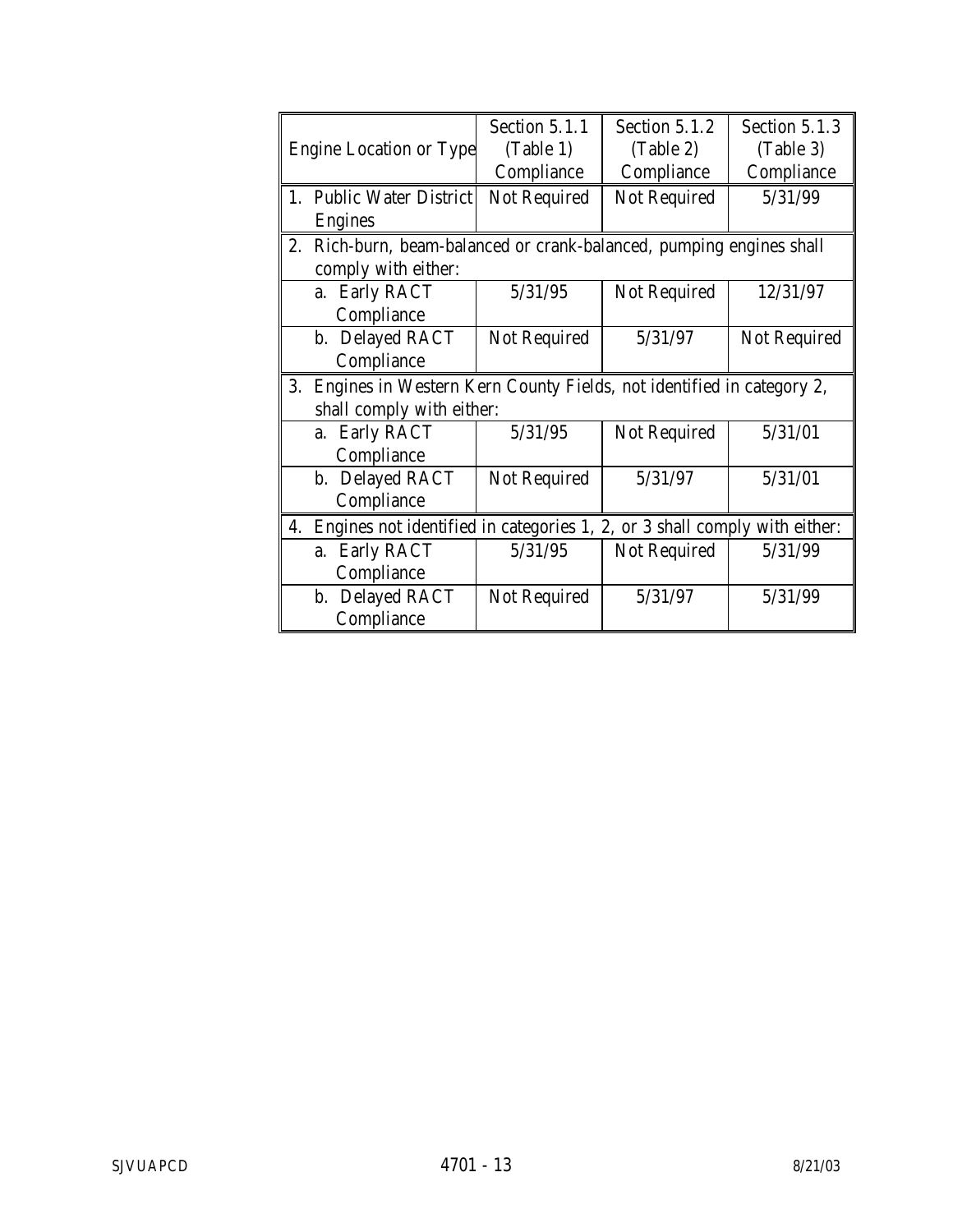|                                                                      | Section 5.1.1       | Section 5.1.2       | Section 5.1.3 |
|----------------------------------------------------------------------|---------------------|---------------------|---------------|
| <b>Engine Location or Type</b>                                       | (Table 1)           | (Table 2)           | (Table 3)     |
|                                                                      | Compliance          | Compliance          | Compliance    |
| 1.<br>Rich-burn, beam-balanced or crank-balanced pumping engines     |                     |                     |               |
| shall comply with either:                                            |                     |                     |               |
| a. Early Compliance                                                  | Not Required        | <b>Not Required</b> | 12/31/97      |
| b. Delayed Non-                                                      | Not Required        | 5/31/99             | Not Required  |
| Westside                                                             |                     |                     |               |
| Compliance                                                           |                     |                     |               |
| c. Delayed                                                           | <b>Not Required</b> | 5/31/01             | Not Required  |
| Westside                                                             |                     |                     |               |
| Compliance                                                           |                     |                     |               |
| 2.<br>Engines not identified in category 1 shall comply with either: |                     |                     |               |
| a. Non-Westside                                                      | <b>Not Required</b> | Not Required        | 5/31/99       |
| Compliance                                                           |                     |                     |               |
| b. Westside                                                          | <b>Not Required</b> | Not Required        | 5/31/01       |
| Compliance                                                           |                     |                     |               |

7.3.3 Emission Limit Compliance Schedule for all other engines not specified in Sections 7.3.1 or 7.3.2:

- 7.4 Any owner of an engine which becomes subject to the emission limits of this rule after August 21, 2003, through loss of exemption, shall not operate the subject engine, except as required for obtaining a new or modified District permit-tooperate for the engine, until the owner demonstrates full compliance with the requirements of this rule.
- 7.5 Any owner who elects to permanently remove an engine from service as allowed in Section 5.3, shall comply with the following:
	- 7.5.1 Operators removing an engine from service in lieu of compliance with the emission requirements of Sections 5.1.1 or 5.1.2 shall
		- 7.5.1.1 Submit a letter stating the intent to permanently remove the engine from service no later than May 31, 1997; and
		- 7.5.1.2 Permanently remove the engine from service and officially surrender the permit to operate by May 31, 1999.
	- 7.5.2 Operators removing an engine from service in lieu of compliance with the emission requirements of Section 5.1.3 shall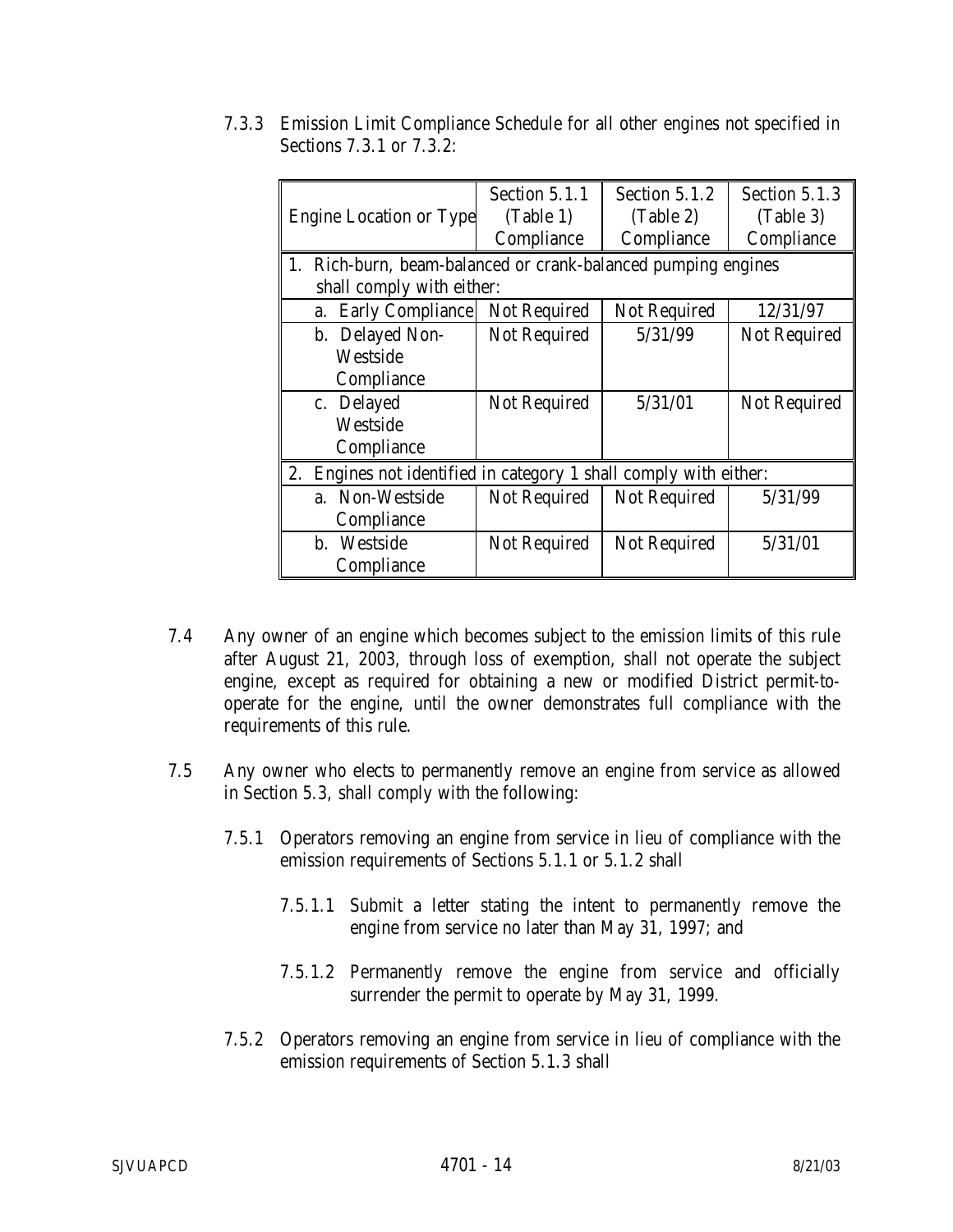- 7.5.2.1 Submit a letter with the emission control plan stating the intent to permanently remove the engine from service; and
- 7.5.2.2 Permanently remove the engine from service and officially surrender the permit to operate by the applicable compliance date in Section 7.3.